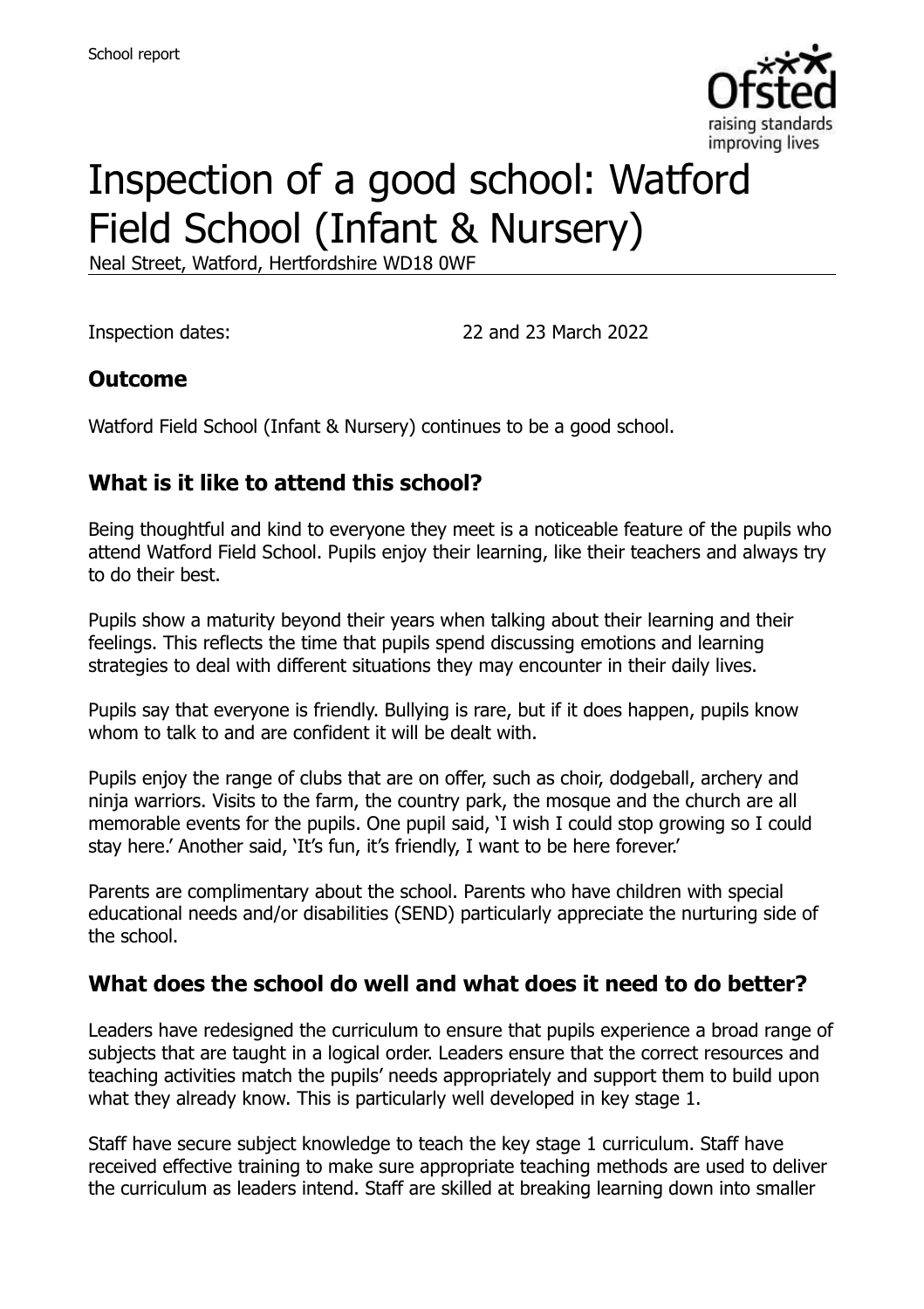

tasks and then giving opportunities for pupils to apply their learning. For example, in art and design, pupils were taught how to create a mosaic, change the tone and create a mixed media piece of art. In this instance, pupils could remember their learning well.

The teaching of reading is a key strength of the school. Pupils love reading. Pupils are able to read fluently when they leave the school. Phonics is taught to a high standard from the start of the Reception Year. Pupils quickly learn to read words with confidence. The books pupils read are well matched to the sounds they know. Some pupils have extra sessions to successfully recap or catch up. The support for the weakest readers is effective and helps them to read fluently.

While the curriculum in the early years is strong in reading and mathematics, leaders know the curriculum needs further thought and development in the other areas of learning. Leaders do not currently have clear expectations of what pupils should know and remember by the start of key stage 1 in the foundation subjects. Where staff explain new words and concepts in detail, pupils learn well. However, there are times when staff are not sure what children should be learning. Consequently, opportunities for children to embed and extend previously taught knowledge are more limited.

This is an inclusive school. Pupils with SEND access the same ambitious curriculum as their peers and achieve well. Staff are well trained to support pupils with SEND. When required, pupils have individual timetables that take account of their complex needs. Staff work with specialist advisers to review these plans frequently so access to the curriculum is well thought through. This results in pupils with SEND accessing the same ambitious curriculum as their peers.

Behaviour in lessons and on the playground is good. Pupils play well together and enjoy their social times. Pupils, including the youngest children in Nursery, follow instructions closely and respond well to the established routines.

Leaders and staff have created a culture of tolerance and respect by providing first-hand learning opportunities to understand diversity. Pupils enjoy comparing different places of worship and are confident in asking questions about religion. Pupils mirror the inclusive values of the school in all aspects of learning and play. One pupil said, 'It would be so confusing if we all looked the same.'

The local governing body knows the priorities for the school and holds leaders to account to ensure that they are focusing on the agreed actions for improvements. The local governing body carries out its statutory duties to ensure safeguarding is effective. However, leaders have inherited a range of systems for recording information about behaviour and safeguarding incidents. There is variation in how these systems are used. Consequently, governors are not currently receiving detailed information to analyse patterns or to monitor the links between behaviour and safeguarding for vulnerable pupils.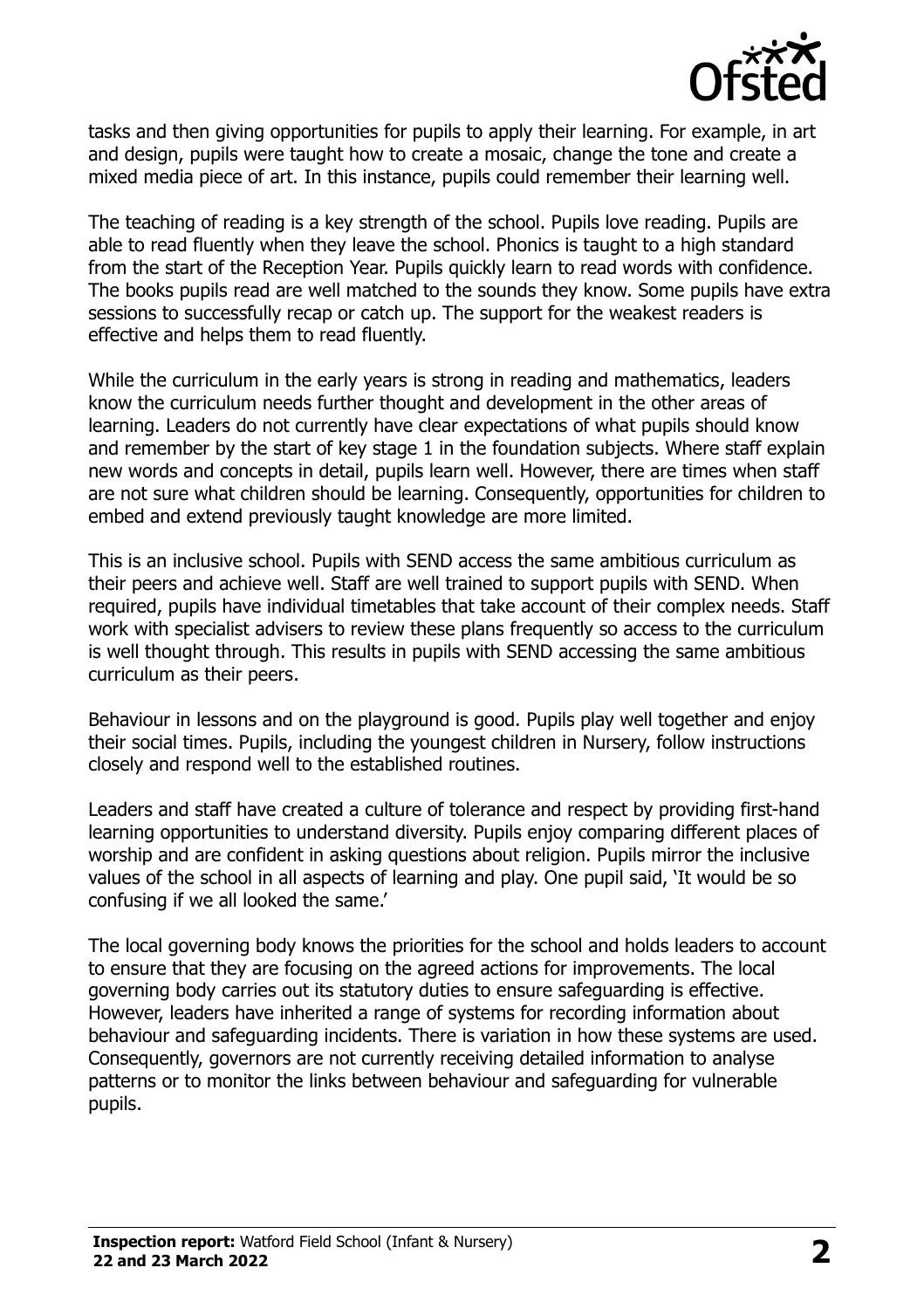

# **Safeguarding**

The arrangements for safeguarding are effective.

Leaders and staff place a high importance on keeping pupils safe. Staff receive frequent training and know how to report any concerns about pupils or adults. Leaders are quick to follow up concerns by talking to and sharing information with the relevant agencies.

Pupils know about safe and unsafe behaviour. They know to talk to adults in school if they have any worries. Pupils understand about physical safety and keeping safe online.

#### **What does the school need to do to improve?**

#### **(Information for the school and appropriate authority)**

- The information regarding the concerns, actions and outcomes of behaviour and safeguarding incidents is currently recorded in a variety of ways. This is making it difficult for leaders to evaluate any patterns or trends that might occur. Leaders must review the current systems. Governors must then check the systems are working and monitor the support given to vulnerable pupils more closely.
- The curriculum in the early years is not fully developed. Leaders must make sure the expectations across all areas of learning are as clear as the reading and mathematics curriculum. Leaders must ensure staff are trained to deliver the curriculum well so that children are accessing ambitious learning experiences matched accurately to the children's needs.

### **Background**

When we have judged a school to be good, we will then normally go into the school about once every four years to confirm that the school remains good. This is called a section 8 inspection of a good or outstanding school, because it is carried out under section 8 of the Education Act 2005. We do not give graded judgements on a section 8 inspection. However, if we find evidence that a school would now receive a higher or lower grade, then the next inspection will be a section 5 inspection. Usually this is within one to two years of the date of the section 8 inspection. If we have serious concerns about safeguarding, behaviour or the quality of education, we will deem the section 8 inspection as a section 5 inspection immediately.

This is the second section 8 inspection since we judged the school to be good in November 2011.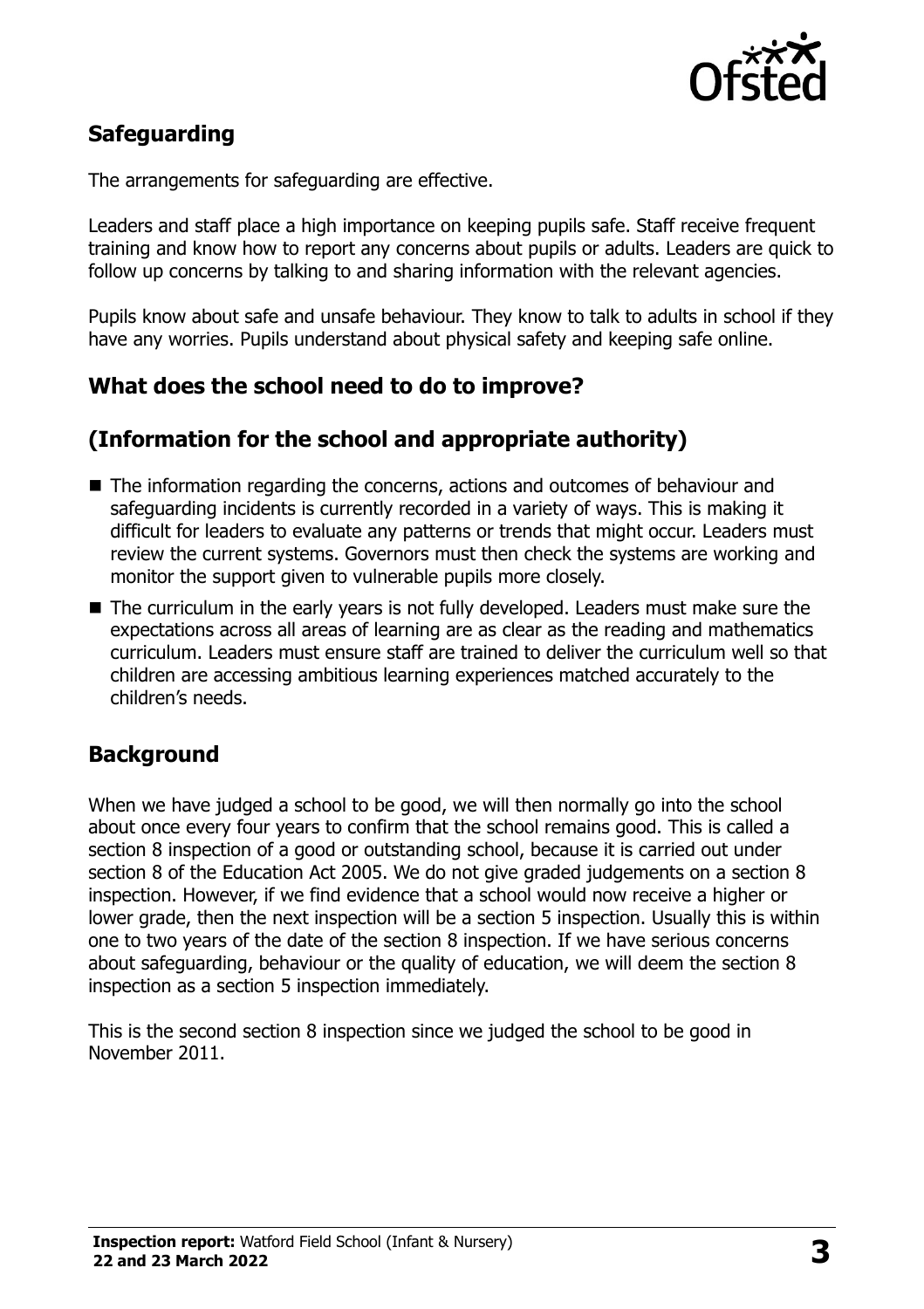

### **How can I feed back my views?**

You can use [Ofsted Parent View](https://parentview.ofsted.gov.uk/) to give Ofsted your opinion on your child's school, or to find out what other parents and carers think. We use information from Ofsted Parent View when deciding which schools to inspect, when to inspect them and as part of their inspection.

The Department for Education has further [guidance](http://www.gov.uk/complain-about-school) on how to complain about a school.

If you are the school and you are not happy with the inspection or the report, you can [complain to Ofsted.](https://www.gov.uk/complain-ofsted-report)

#### **Further information**

You can search for [published performance](http://www.compare-school-performance.service.gov.uk/) information about the school.

In the report, '[disadvantaged pupils](http://www.gov.uk/guidance/pupil-premium-information-for-schools-and-alternative-provision-settings)' refers to those pupils who attract government pupil premium funding: pupils claiming free school meals at any point in the last six years and pupils in care or who left care through adoption or another formal route.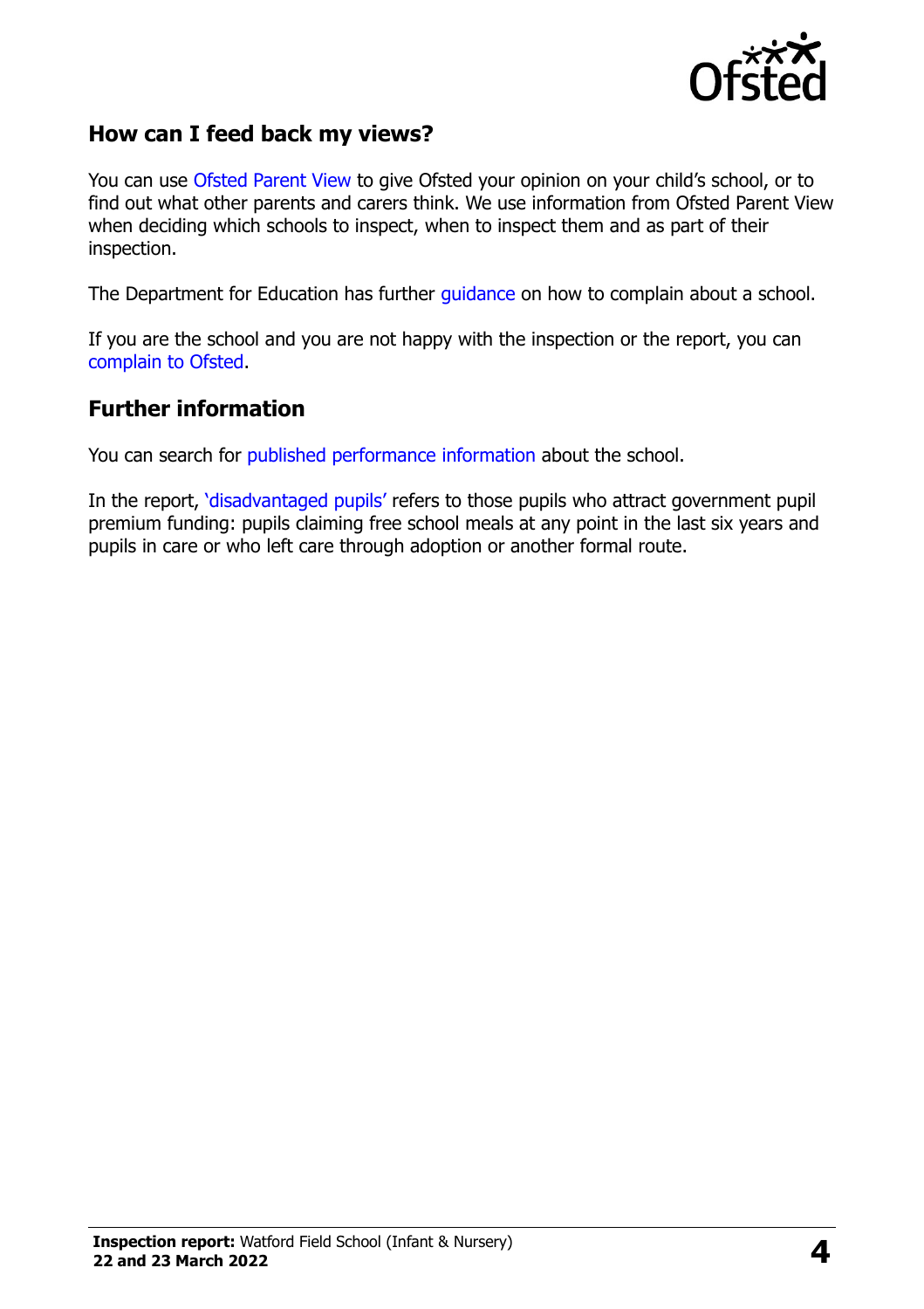

# **School details**

| Unique reference number             | 117161                                                            |
|-------------------------------------|-------------------------------------------------------------------|
| <b>Local authority</b>              | <b>Hertfordshire</b>                                              |
| <b>Inspection number</b>            | 10212421                                                          |
| <b>Type of school</b>               | Infant & Nursery                                                  |
| <b>School category</b>              | Maintained                                                        |
| Age range of pupils                 | $3$ to $7$                                                        |
| <b>Gender of pupils</b>             | Mixed                                                             |
| Number of pupils on the school roll | 230                                                               |
| <b>Appropriate authority</b>        | The governing body                                                |
| <b>Chair of governing body</b>      | Emma Staddon                                                      |
| <b>Headteacher</b>                  | <b>Nicky Selby</b>                                                |
| Website                             | www.fieldinfants.herts.sch.uk                                     |
| Date of previous inspection         | 7 March 2017, under section 8 of the<br><b>Education Act 2005</b> |

# **Information about this school**

- The school has been through significant senior leadership changes since the previous inspection. There have been several interim and co-headteacher arrangements. Leaders are now all in substantive positions.
- $\blacksquare$  The school does not use any alternative provision.

# **Information about this inspection**

- This was the first routine inspection the school received since the COVID-19 pandemic began. The inspector discussed the impact of the pandemic with leaders and has taken that into account in their evaluation of the school.
- The inspector met with the headteacher, the deputy headteacher, the special educational needs coordinator, the chair of governors, two other members of the governing board, the school's local authority improvement partner and the district school education adviser for Watford.
- The inspector carried out deep dives in these subjects: early reading, mathematics and art and design. For each deep dive, the inspector discussed the curriculum with subject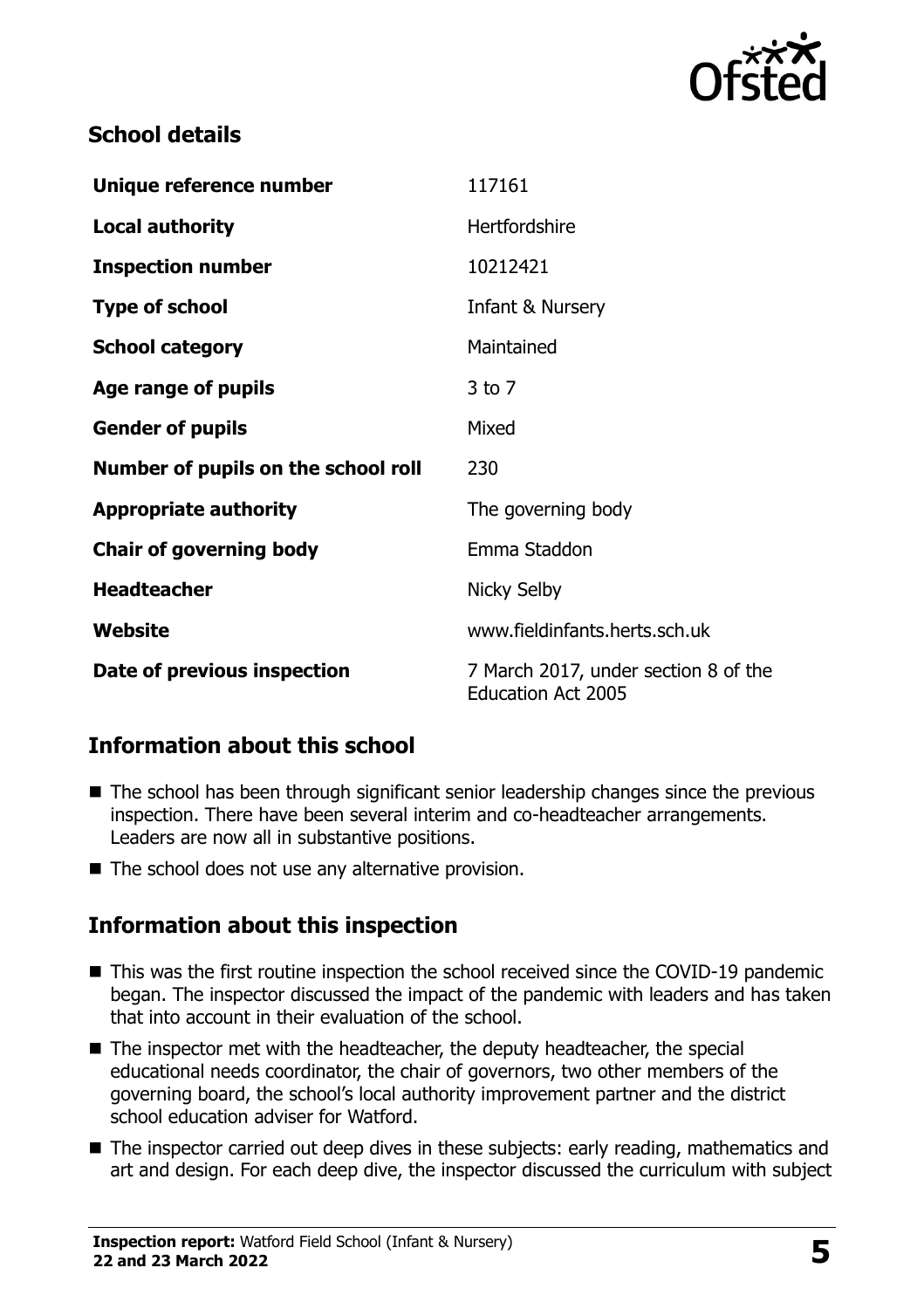

leaders, looked at curriculum plans, visited a sample of lessons, spoke to teachers, spoke to some pupils about their learning and looked at a sample of pupils' work.

- The inspector also spoke to leaders and looked at pupils' work in religious education, personal, social and health education and science.
- The inspector spoke to parents when pupils were being dropped off at school. The inspector also spoke to pupils on the playground at breaktimes.
- To inspect safeguarding, the inspector checked the school's single central record, considered the safeguarding policy and spoke to staff and pupils. The inspector looked at case files and discussed a range of safeguarding records with the designated safeguarding lead.
- The inspector considered 28 responses to Ofsted's online survey, Ofsted Parent View, and 28 free-text responses submitted during the inspection. The inspector reviewed 14 responses to the online staff survey and three responses to the online pupil survey.

#### **Inspection team**

Isabel Davis, lead inspector Her Majesty's Inspector